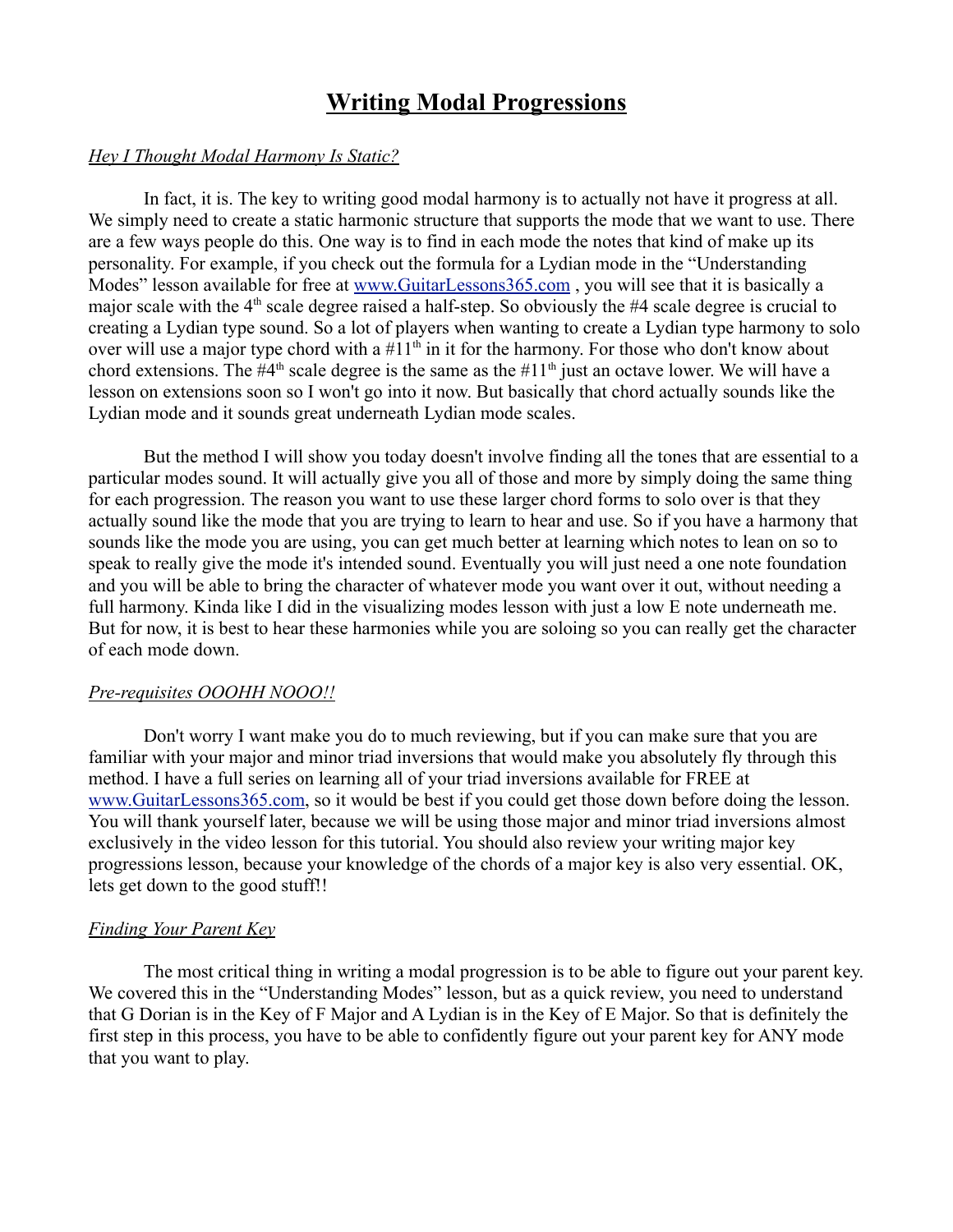### *Locate The Pillars Of The Key*

The foundation of all western music can be broken down into one chord progression. That chord progression is I, IV, V. If you can recall from your major key chord progression studies, those are the major chords that are found in every major key. The I chord is always major, the IV chord is always major and the V chord is always major. In modern music theory courses we refer to those 3 chords as the pillars of a key or primary chords if you will. The reason is that the I chord is obviously the tonic of the key, but in order to really establish a tonality or key you have to have a progression from IV to V to I or V7 to I. You can see that the only place in a major key where there are two major chords just a whole-step apart is the IV and V. So in modern ear training classes they try to get you to be able to recognize when you hear those two major chord types side by side like that and it will completely give away the key. But lets not get to far ahead of ourselves yet. There will be plenty of eartraining studies on the site in the near future. But for now I just want you to understand the importance of the I IV V chords. In fact, in modern music theory they are considered the primary triads, and all other chords in the key are considered secondary triads. And when we use those secondary triads they are just considered substitutions of the I IV V chords.

### *Laying The Foundation*

We will be using our IV V chords to create a modal progression, but like we said before, we still need the overall harmony to remain static. We do this by simply keeping the root of the mode you are wanting to play, as the root of the harmony underneath. So if your are playing A Lydian, you need to have a constant A going as the root of the harmony at all times. This will be easy to see as we build our first progression. So lets get started.

## *Lets Build A House!!*

The first step in building any house, besides the rediculous permits and everything, is to build the foundation. That will be easy enough for us. Simply put, the foundation to our modal progression, will always be the same note as the root of the mode. So if we wanted to build a nice foundation for A Lydian, we will use the note A as our foundation for the modal progression.

#### *Put Up The Pillars!!*

The second step in building our modal progression is to locate the right pillars so the house doesn't fall down taking your prized Eric Johnson Signature Model Strat with it. UHHGHH, it just gives me the shivers. Anyway, so we need some good pillars for our A Lydian mode. If you can recall from before, we now need to locate the Parent Major Key for A Lydian. So knowing that Lydian is the  $4<sup>th</sup>$  mode of the parent key all we have to do is count backwards to one. So we have  $A/4<sup>th</sup>$ ,  $G/3<sup>rd</sup>$ ,  $F/2<sup>nd</sup>$ and  $E/I^{st}$ . So by counting backward we got down to our parent key found at the one. But you have to make sure you have the right E key. We just counted backwards with no regards for the letter names actually being correct, we just wanted to get down to E. But now you need to make sure that they original A that we started from is actually found in the Key of E major. It is so we are fine, but if we actaully wanted Ab Lydian instead, then counted down to E, we will find that Ab isn't in the Key of E. We would use the other E key instead of Eb in that situation. This will all get much easier the more you work with keys. The "Understanding Keys" lesson available from www.GuitarLessons365.com will help out a lot in that regard.